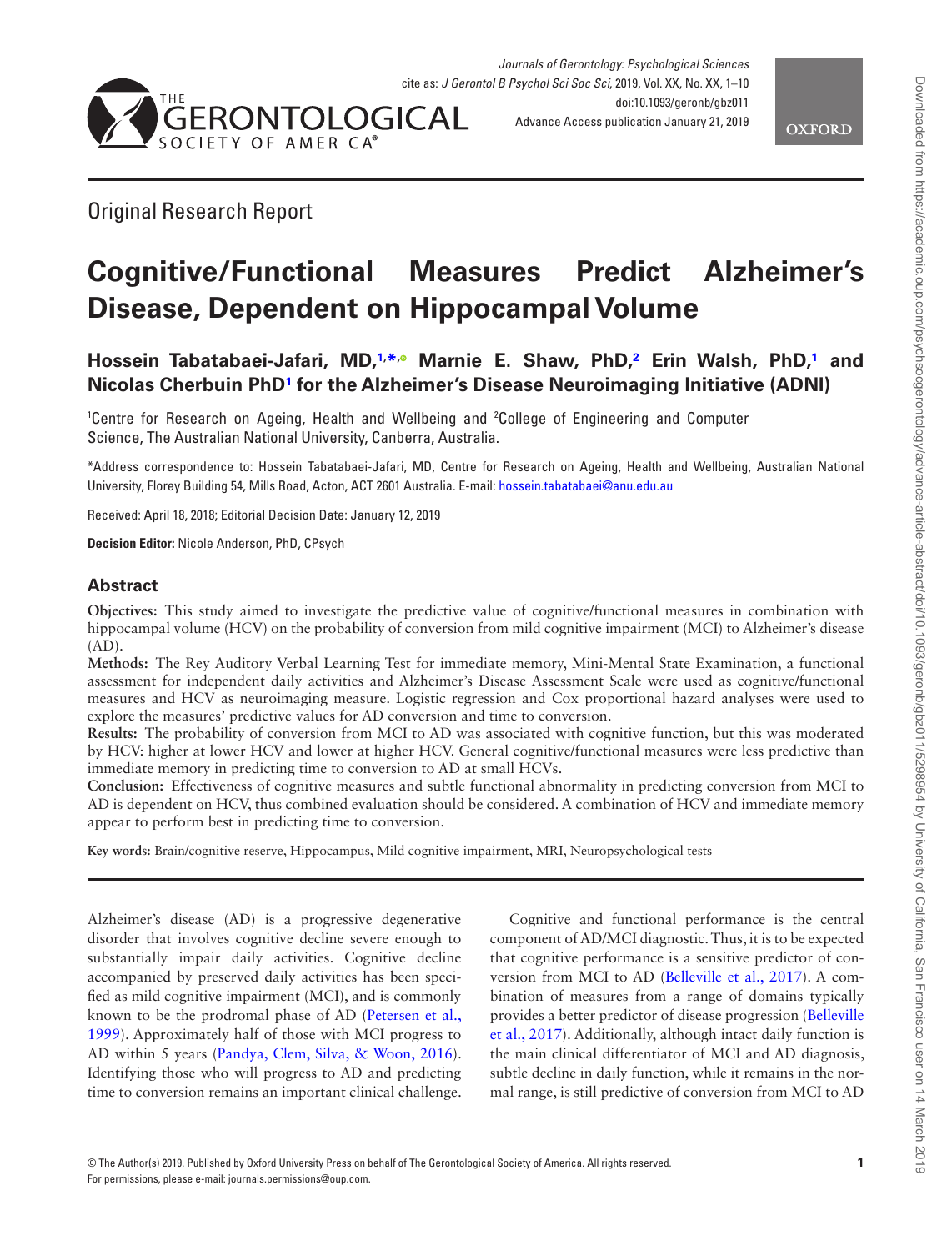([Gomar et al., 2011](#page-8-2); [Li et al., 2017\)](#page-8-3). Furthermore, a combination of cognitive/functional measures with neuroimaging measures has been reported to produce significantly higher predictive accuracy ([Devanand et al., 2008;](#page-7-1) [Falahati,](#page-8-4)  [Westman, & Simmons, 2014;](#page-8-4) [Moradi et al., 2015\)](#page-8-5). Our recent study showed that the combination of a new hippocampal index—hippocampus to cerebellum volume ratio, HCCR—and Mini-Mental State Examination (MMSE) could reliably identify those who progress from MCI to AD within 5 years with an area under receiver operating characteristic curve of 0.9 [\(Tabatabaei-Jafari, Walsh, Shaw,](#page-9-0)  [& Cherbuin, 2018\)](#page-9-0).

Cognitive/functional impairment is positively associated with neurodegeneration, but this association is not straightforward and there is a mismatch between the extent of neural pathology and the severity of cognitive/functional impairment [\(Steffener & Stern, 2012](#page-8-6)). Although a combination of cognitive performance and neuroimaging measures has been previously shown to have a higher predictive value compared with either measure alone, the relative contribution of these measures to each other across their range is not well understood. To answer these important questions, this study aimed to investigate the predictive value of cognitive/functional measures across the range of hippocampal volumes (HCVs), in those who have a diagnosis of MCI and convert to AD within 5 years. HCV and cognitive/functional measures were selected on the basis of established associations with MCI and AD ([Jack et al.,](#page-8-7)  [2005](#page-8-7); [Li et al., 2017;](#page-8-3) [Tabatabaei-Jafari, Shaw, & Cherbuin,](#page-9-1)  [2015](#page-9-1); [Tabatabaei-Jafari et al., 2018\)](#page-9-0). We hypothesized that HCV would moderate the predictive value of cognitive/ functional performance. Additionally, we aimed to investigate how well a combination of these measures would predict time to conversion from MCI to AD.

# **Method**

#### Study Participants

Data used in the preparation of this article were obtained from the Alzheimer's Disease Neuroimaging Initiative (ADNI) database (adni.loni.usc.edu). The ADNI was launched in 2003 as a public–private partnership, led by Principal Investigator Michael W. Weiner, MD. The primary goal of ADNI has been to test whether serial magnetic resonance imaging (MRI), positron emission tomography (PET), other biological markers, and clinical and neuropsychological assessment can be combined to measure the progression of MCI and early AD.

All participants of ADNI 1/GO/2 who were diagnosed with MCI at baseline were considered for inclusion. Those who were stable for at least 6 months after baseline diagnosis were included if they converted to AD within 5 years (MCIc;  $n = 183$ ) or remained stable for more than 5 years  $(MCIs; n = 112)$ .

Details of the diagnostic criteria can be found at the ADNI web site [\(http://www.adni-info.org/Scientists/](http://www.adni-info.org/Scientists/AboutADNI.aspx)

[AboutADNI.aspx\)](http://www.adni-info.org/Scientists/AboutADNI.aspx). Briefly, participants were classified as MCI if they had an MMSE greater than 24, a CDR of 0.5, a subjective report of memory concern, an objective memory loss, preserved daily living activity and did not meet diagnostic criteria for dementia. Participants were classified as having AD if they had MMSE scores less than 26, CDR 0.5 or 1.0 and fulfill criteria for clinically probable AD according to the Institute of Neurological and Communicative Diseases and Stroke/Alzheimer's Disease and Related Disorders Association.

#### Neuroimaging Acquisition and Processing

Participants underwent high-resolution MRI brain scans on 1.5 ( $N = 165$ ) or 3 T ( $N = 130$ ) scanners from General Electric, Siemens, or Philips (Milwaukee, WI; Germany; the Netherlands, respectively) using a standardized ADNI acquisition protocol for 3D MP-RAGE sequence [\(Jack et al.,](#page-8-8)  [2008](#page-8-8)). Images which had undergone specific ADNI preprocessing correction steps to standardize images from different sites and platforms, were obtained for this study: (a) Grad wrap; a specific correction of image geometry distortion due to nonlinearity, (b) B1 nonuniformity; B1 calibration to correct the image intensity nonuniformity that results when RF transmission is performed with a more uniform body coil while reception is performed with a less uniform head coil, (c) N3 correction; a histogram peak sharpening algorithm applied after grad wrap and B1 correction.

FreeSurfer version 5.3 [\(http://surfer.nmr.mgh.harvard.edu/\)](http://surfer.nmr.mgh.harvard.edu/) was used for automatic volumetric segmentation. The output images were visually checked for accurate segmentation.

#### Measures

One neuroimaging, three cognitive and one functional measure that have been extensively used for diagnostic purposes and cognitive and functional evaluation in clinical trials [\(Estévez-Gonzalez, Kulisevsky, Boltes, Otermin, &](#page-8-9)  [Garcia-Sanchez, 2003;](#page-8-9) [Ito, Hutmacher, & Corrigan, 2012](#page-8-10); Petersen et al., 2005) and with established associations with AD and predictive of MCI conversion ([Ito et al., 2012](#page-8-10); [Li et al., 2017](#page-8-3)) were considered.

#### Hippocampal Volume

The hippocampus is one of the first brain areas to be impacted by AD pathology, and one of the areas with greatest shrinkage over the course of the disease ([Tabatabaei-](#page-9-1)[Jafari et al., 2015\)](#page-9-1). It is also the most sensitive structural predictor of AD conversion in MCI individuals ([Eckerstrom](#page-8-12)  [et al., 2008\)](#page-8-12). Therefore, HCV, the total volume of the left and right hippocampi adjusted for age, field strength, and ICV using the residual regression method described elsewhere ([Pintzka, Hansen, Evensmoen, & Haberg, 2015](#page-8-13)) was investigated as neuroimaging predictor.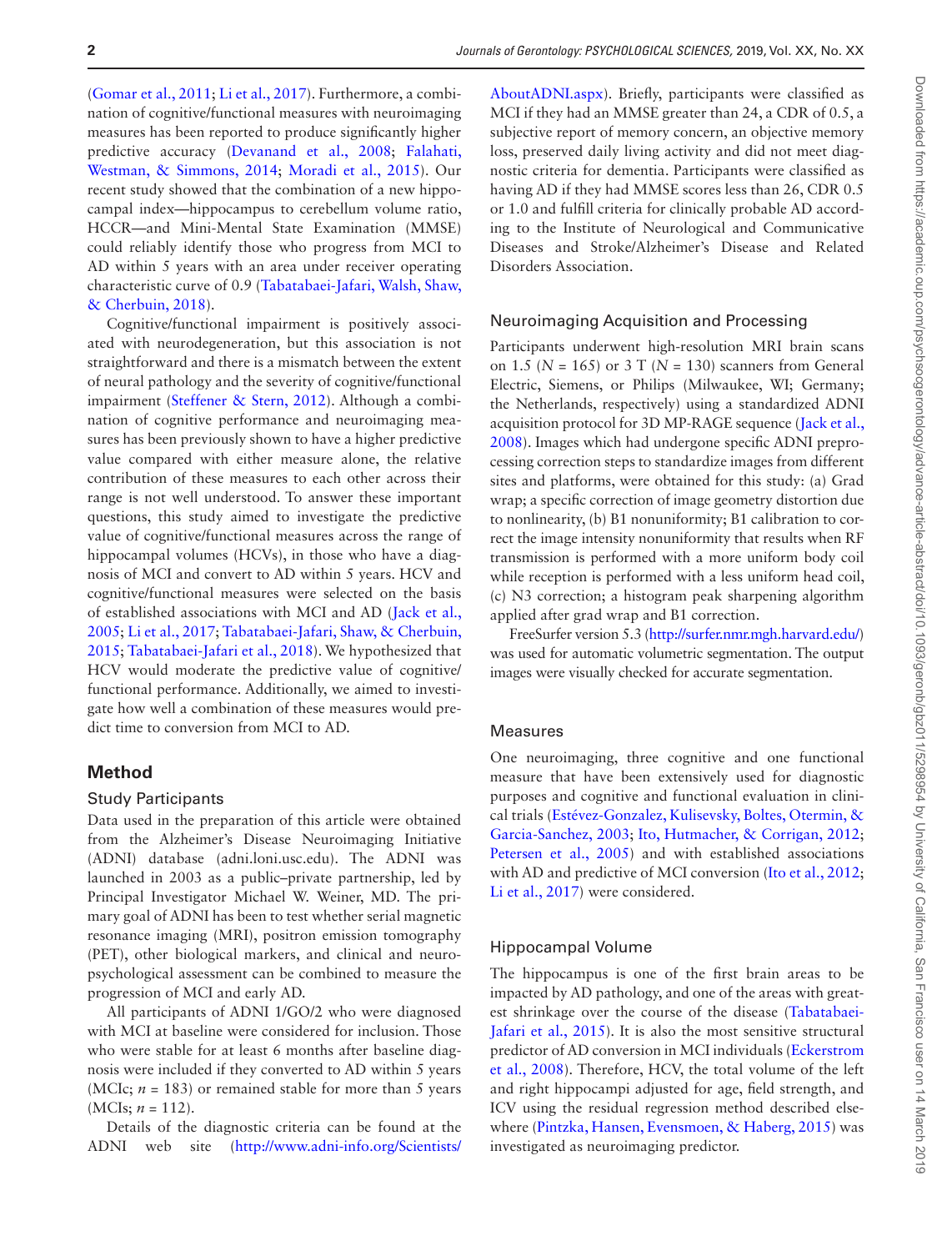#### Mini-Mental State Examination

The MMSE ([Folstein, Folstein, & McHugh, 1975](#page-8-14)) is the most widely used screening instrument for AD/dementia ([Arevalo-Rodriguez et al., 2015](#page-7-2)). It consists of 11 items with total scores ranging between 0 and 30, which lower scores reflecting more severe cognitive impairment. The items evaluate orientation in time and space (10 points), immediate recall (3 points), attention and calculation (5 points), delayed recall (3 points), language naming (2 points), following command (3 points), repetition (1 point), reading (1 point), writing (1 point), and visuospatial (1 point).

#### The Alzheimer's Disease Assessment Scale

The modified 13-items Alzheimer's Disease Assessment Scale (ADAS)-cog version ([Petersen et al., 2005\)](#page-8-11) was used here to assess general cognitive function. The modified ADAS consists of word recall (10 items), commends (5 items), construction (5 items), naming (5 items), ideational praxis (5 items), orientation (8 items), word recognition (12 items), recall instruction (5 items), spoken language (5 items), word finding (5 items), comprehension (5 items), delayed word recall (10 items), and number cancelation (5 items) in total 85 scores, which the higher score the severest the cognitive impairment.

#### Rey Auditory Verbal Learning Test

The Rey Auditory Verbal Learning Test (RAVLT) was used to evaluate episodic memory [\(Rey, 1941](#page-8-15), [1964\)](#page-8-16). It involves free recall of a list of 15 words in any order over five sequential trials. It is followed by recall of a second list of 15 words. Finally, the participant is asked to remember as many words as possible from the first list immediately following the second list recall and after 30 min. The scoring system of the RAVLT based on the correct number of words in each trial (5 in total) and evaluates a wide diversity of learning and memory functions including immediate memory, learning, and forgetting. The immediate recall score, RAVLT immediate, was considered for this study based on our introductory analyses that showed better predictive value for immediate memory compared with RAVLT learning and percentage of forgetting. The RAVLT immediate was computed as the total scores of trials 1–5.

# The Functional Assessment Questionnaire

The Functional Assessment Questionnaire (FAQ) assesses abilities of daily living with total scores ranging from 0 to 30. A score of 0 indicates "no impairment" and 30 "severely impaired" [\(Ito et al., 2012](#page-8-10); [Pfeffer, Kurosaki, Harrah,](#page-8-17)  [Chance, & Filos, 1982](#page-8-17)). The total FAQ score is the sum of 10 daily activities, with each activity being rated from 0 to 3 (0 = *normal*, 1 = *has difficulty but does by self*, 2 = *requires assistance*, 3 = *dependent*). Evaluated activities are (a)

assembling tax records, business affairs, or other papers, (c) shopping alone for clothes, household necessities, or groceries, (d) playing a game of skill such as bridge or chess or working on a hobby, (e) heating water, making a cup of coffee, turning off the stove, (6) preparing a balanced meal, (f) keeping track of current events, (g) paying attention to and understanding a TV program, book, or magazine, (h) remembering appointments, family occasions, holidays, medications, and (i) traveling out of the neighborhood, driving, or arranging to take public transportation.

# Statistical Analysis

Statistical analyses were performed using the R statistical software (version 3.3.2). No missing values were present in the measures of interest. Mahalanobis distance was used for detection of univariate and multivariate outliers. No influential outlier was detected. Group differences in demographic variables were assessed by *t*-test for continuous variables and chi square tests for categorical variables. Univariate and bivariate models were used to investigate prediction of conversion from MCI to AD within 5 years as well as prediction of the time to conversion. Each bivariate model consisted of standardized values of HCV and one of four cognitive/functional measures as well as their interaction. The alpha level was set at <0.05.

## Prediction of AD Conversion

Logistic regression analysis (package Stats; version 3.3.2 and package Caret; version 6.3–73) was used to quantify the magnitude of predictive values of the measures for predicting MCI conversion to AD. Univariate and bivariate models were applied. The odds ratios were used to quantify the magnitude of the main and interaction effects of the predictors. To graphically illustrate the effect of HCV, the probability of conversion for the cognitive/functional measures at different categories of HCV was investigated. Participants were categorized into three groups; small HCV for those with HCV less than 5,500 mm3 (smaller than 1 *SD*), medium HCV for the volume between 5500 and 7500 mm3 (within 1 *SD*), and large HCV for those with larger than 7,500 mm<sup>3</sup> (larger than 1 *SD*).

#### Prediction of Time to AD Conversion

Cox proportional hazard analysis (package survival; version 2.40-1) was used to predict the time to AD conversion using the univariate and bivariate models. The hazard ratio for 1 *SD* change in the measures was used to quantify the magnitude of the main and interactive effects of the measures. In the case of the presence of interactive effect, to better interpret the effect the analyses were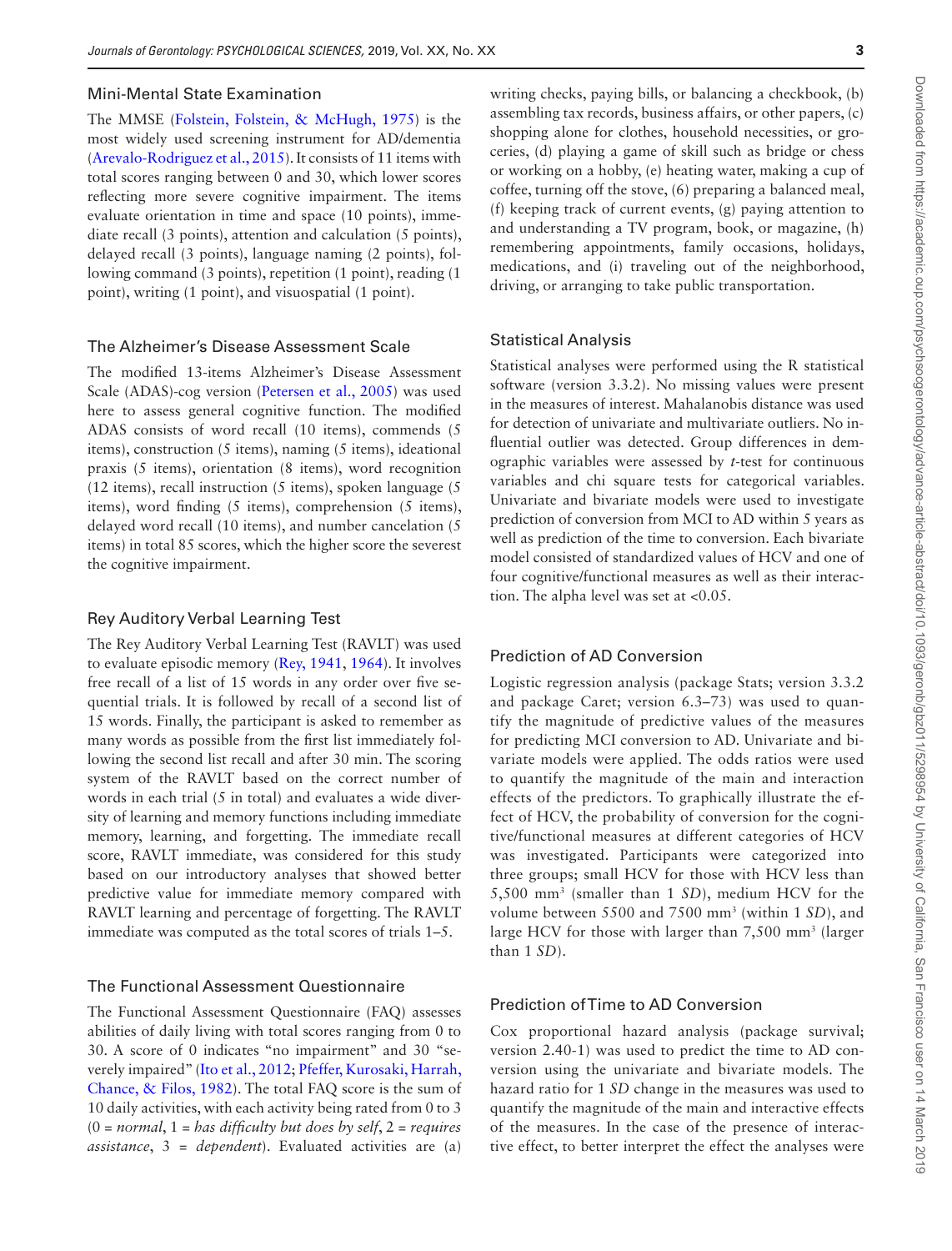repeated with HCV as a categorical variable (small, medium, and large) in the model. To graphically illustrate the contribution of cognitive/functional measures and HCV on probability of remaining MCI over time, separate Kaplan–Meier curves were plotted for different combinations of categorical levels of HCV (small, medium, and large as defined above) and cognitive/functional measures (low and high). Cognitive/functional measures were

categorized into low and high based on the median: 27 for MMSE, 13 for ADAS, 2 for FAQ, and 31 for RAVLT. Participants were categorized into six combinations for each cognitive/functional measure [\(Supplementary Figure](http://academic.oup.com/psychsocgerontology/article-lookup/doi/10.1093/geronb/gbz011#supplementary-data)  [1\)](http://academic.oup.com/psychsocgerontology/article-lookup/doi/10.1093/geronb/gbz011#supplementary-data). For example, for ADAS, they were categorized into small HCV/low ADAS, small HCV/high ADAS, medium HCV/low ADAS, medium HCV/high ADAS, large HCV/ low ADAS, and large HCV/high ADAS.

<span id="page-3-0"></span>

| Characteristics/Measures                        | <b>MCIs</b>      | MCIc             | Group difference |  |
|-------------------------------------------------|------------------|------------------|------------------|--|
| Sample size                                     | 112              | 183              |                  |  |
| Age; year, mean (SD)                            | 71.95 (7.65)     | 74.31 (6.90)     | Yes              |  |
| Age range, year                                 | $57 - 88$        | $55 - 89$        |                  |  |
| Male sex; $N$ (%)                               | 72 (64.29)       | 112(61.20)       | $\rm No$         |  |
| Education; year, mean (SD)                      | 15.75(3.03)      | 16.03(2.73)      | N <sub>0</sub>   |  |
| APOE e4; $N$ $(\% )$                            | 40 (35.71)       | 124 (67.76)      | Yes              |  |
| One allele                                      | 32 (28.57)       | 93 (49.21)       | Yes              |  |
| Two alleles                                     | 8(7.14)          | 31 (17.32)       | Yes              |  |
| Age at diagnosis change; year, mean (SD)        |                  | 76.83 (7.05)     |                  |  |
| Time to diagnosis change; year, mean (SD)       |                  | 2.40(0.89)       |                  |  |
| $MMSE$ , mean $(SD)$                            | 28.11 (1.49)     | 26.93(1.73)      | Yes              |  |
| ADAS, mean $(SD)$                               | 13.45(5.45)      | 20.19(5.49)      | Yes              |  |
| RAVLT immediate, mean (SD)                      | 38.40 (10.34)    | 28.85 (7.11)     | Yes              |  |
| $FAQ$ , mean $(SD)$                             | 1.75(3.00)       | 4.96(4.62)       | Yes              |  |
| $HCVa$ <sup>a</sup> mm <sup>3</sup> , mean (SD) | 7052.82 (909.03) | 6223.92 (875.56) | Yes              |  |
|                                                 |                  |                  |                  |  |

*Note.* MCIc = mild cognitive impairment converted to Alzheimer's disease within 5 years; MCIs = mild cognitive impairment stable for 5 or more years; APOE e4 = apolipoprotein E allele 4; MMSE = mini-mental state examination; ADAS = Alzheimer Disease Assessment Scale (cognitive subscale); RAVLT = Rey Auditory Verbal Learning Test; FAQ = functional assessment questionnaire.

a Adjusted by age, field strength, and intracranial volume.

<span id="page-3-1"></span>

|                     | Prediction of conversion |      |                     | Prediction of time to conversion |         |      |                     |                     |
|---------------------|--------------------------|------|---------------------|----------------------------------|---------|------|---------------------|---------------------|
| Variables           | Coef.                    | SE   | OR (95% CI)         | $Z, p$ value                     | Coef.   | SE   | HR (95% CI)         | $Z, p$ value        |
| <b>HCV</b> and MMSE |                          |      |                     |                                  |         |      |                     |                     |
| <b>HCV</b>          | $-0.92$                  | 0.16 | $0.40(0.29 - 0.54)$ | $-5.67, p < .0001$               | $-0.53$ | 0.08 | $0.59(0.51-0.68)$   | $-6.89, p < .00001$ |
| <b>MMSE</b>         | $-0.63$                  | 0.15 | $0.53(0.39 - 0.71)$ | $-4.17, p < .0001$               | $-0.40$ | 0.08 | $0.66(0.57-0.78)$   | $-5.01, p < .0001$  |
| <b>HCV: MMSE</b>    | $-0.35$                  | 0.17 | $0.71(0.50-0.98)$   | $-2.05, p < .05$                 | $-0.25$ | 0.08 | $0.78(0.66 - 0.91)$ | $-3.18, p = .002$   |
| HCV and ADAS        |                          |      |                     |                                  |         |      |                     |                     |
| <b>HCV</b>          | $-0.66$                  | 0.17 | $0.52(0.37-0.72)$   | $-3.86, p = .0001$               | $-0.41$ | 0.08 | $0.67(0.57-0.78)$   | $-5.05, p < .0001$  |
| <b>ADAS</b>         | 1.18                     | 0.19 | $3.26(2.27 - 4.83)$ | 6.16, p < .0001                  | 0.64    | 0.08 | $1.91(1.62 - 2.25)$ | 7.79, p < .0001     |
| <b>HCV: ADAS</b>    | 0.34                     | 0.22 | $1.41(0.92 - 2.14)$ | $1.59, p = .11$                  | 0.23    | 0.09 | $1.26(1.07-1.49)$   | 2.70, p < .01       |
| HCV and FAQ         |                          |      |                     |                                  |         |      |                     |                     |
| <b>HCV</b>          | $-0.95$                  | 0.17 | $0.39(0.27-0.54)$   | $-5.56, p < .0001$               | $-0.50$ | 0.07 | $0.61(0.53 - 0.70)$ | $-6.99, p < .0001$  |
| FAQ                 | 1.05                     | 0.22 | $2.84(1.90-4.55)$   | 4.72, p < .0001                  | 0.38    | 0.06 | $1.46(1.30-1.65)$   | 6.28, p < .0001     |
| HCV: FAO            | 0.15                     | 0.23 | $1.16(0.73 - 1.77)$ | $0.65, p = 0.52$                 | 0.06    | 0.06 | $1.06(0.95-1.19)$   | $1.09, p = 0.28$    |
| HCV and RAVLT       |                          |      |                     |                                  |         |      |                     |                     |
| <b>HCV</b>          | $-0.92$                  | 0.17 | $0.40(0.28 - 0.55)$ | $-5.44, p < .0001$               | $-0.49$ | 0.08 | $0.61(0.53 - 0.71)$ | $-6.46, p < .0001$  |
| <b>RAVLT</b>        | $-0.18$                  | 0.20 | $0.31(0.21 - 0.44)$ | $-6.04, p < .0001$               | $-0.75$ | 0.10 | $0.47(0.39 - 0.58)$ | $-7.45, p < .0001$  |
| <b>HCV: RAVLT</b>   | $-0.09$                  | 0.22 | $0.91(0.59 - 1.40)$ | $-0.41, p = .68$                 | $-0.17$ | 0.84 | $0.84(0.70-1.01)$   | $-1.84, p = .07$    |

*Note.* MMSE = mini-mental state examination (standardized); ADAS = Alzheimer Disease Assessment Scale (standardized); RAVLT = Rey Auditory Verbal Learning Test (immediate; standardized); FAQ = Functional Assessment Questionnaire (standardized); HCV = hippocampal volume adjusted by age, field strength, and intracranial volume (standardized).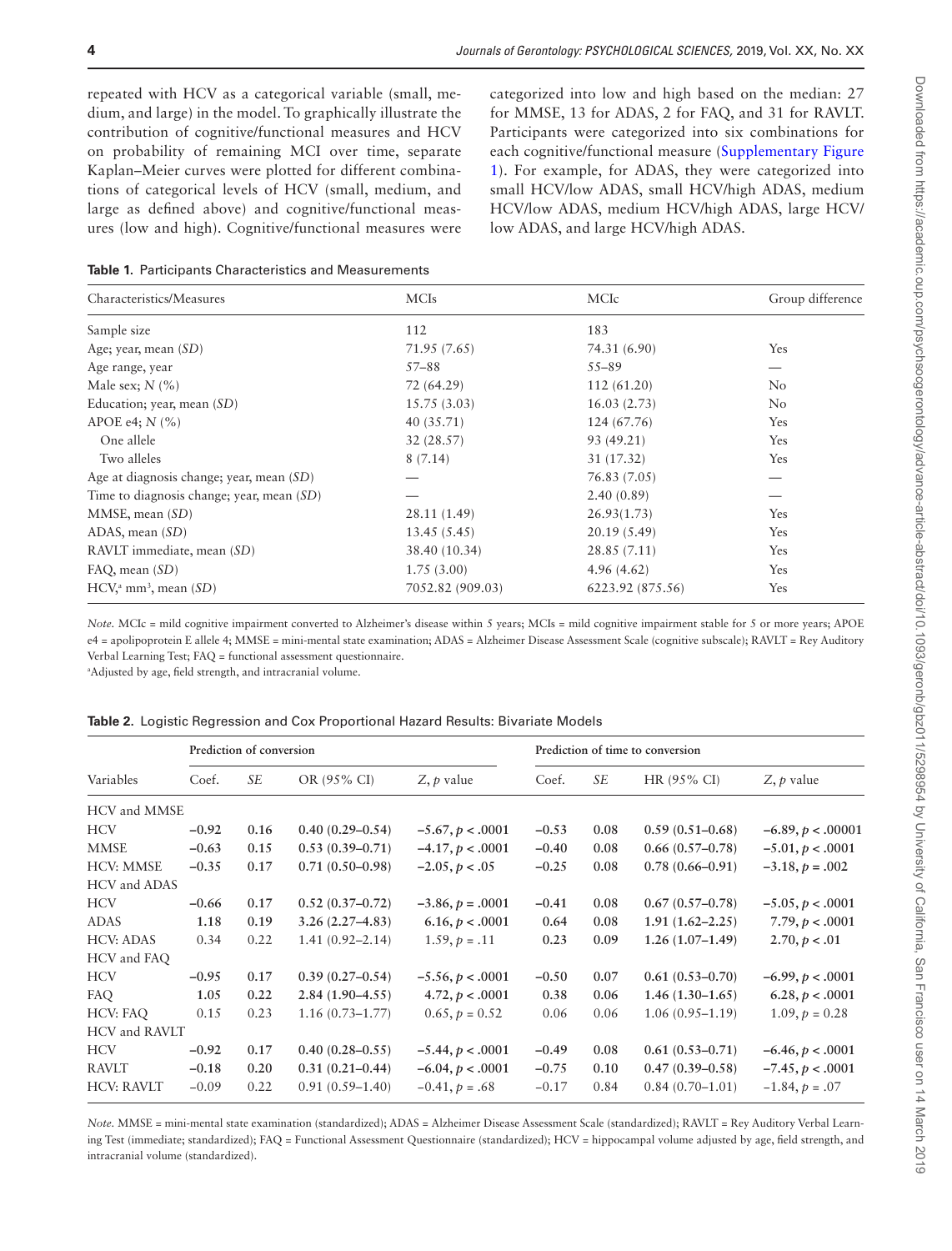# **Results**

#### Participants' Characteristics

Two hundred ninety-five MCI participants were categorized as MCI who subsequently converted to AD within 5 years (MCIc;  $n = 183$ ), and MCI who were stable for more than 5 years (MCIs;  $n = 112$ ). MCIs participants were about 2 years younger than MCIc but there were no significant differences in sex ratio or education between the two groups. The proportion of APOE e4 carriers was significantly higher in MCIc than MCIs. All the measures of interest (HCV and cognitive/functional measures) were significantly different between the groups ([Table 1](#page-3-0)).

# Prediction of AD Conversion

HCV, MMSE, ADAS, RAVLT, and FAQ were evaluated separately (univariate model) and all were significant predictors of AD conversion. Each cognitive/functional predictor remained a significant predictor of conversion from MCI to AD when HCV was added to the model, and HCV also remained a significant predictor. Additionally, HCV had additive effects with ADAS, RAVLT, and FAQ, whereas HCV and MMSE had interactive effects ([Table](#page-3-1)  [2\)](#page-3-1). A graphical illustration [\(Figure 1\)](#page-4-0) of the probability of conversion for the measures at three different categories of HCV (small, medium, and large) suggests that having a medium to large HCV had a protective effect against conversion in MMSE from 24 to 30. However that protective effect was smaller at lower MMSE scores. The same pattern was demonstrated in the normal range of FAQ, that is, having a medium to large HCV had a protective effect against conversion but the protection was lower when FAQ scores were closer to upper limit of the normal range. The pattern was relatively different for ADAS and RAVLT, where larger HCV was protective in medium ADAS or RAVLT.

## Prediction of Time to Conversion

All the measures significantly predicted time to AD conversion in separate univariate analyses (likelihood ratio test between 33 and 90,  $df = 1$ ,  $p < .0001$ ). Each cognitive/ functional predictor remained a significant predictor when HCV was added to the model, and HCV also remained a significant predictor. Additionally, HCV had additive effects with RAVLT, and FAQ, whereas HCV and MMSE, and HCV and ADAS had interactive effects ([Table 2](#page-3-1)).

The analyses were repeated using categories of HCV (small, medium, and large) in the models instead of HCV as a continuous variable ([Table 3\)](#page-5-0). The results revealed that MMSE was not a predictor of conversion in small HCV, and that having a medium to large HCV, respectively, associated with 45% and 81% lower risk of conversion from MCI to AD over time compared with small HCV. An additional 32% decrease in the risk of conversion was



<span id="page-4-0"></span>**Figure 1.** Predicted probabilities of conversion to Alzheimer's: Predicted probabilities of cognitive measures at different hippocampal volumes. HCV has a reciprocal impact on predicted probability of the cognitive measures for conversion to Alzheimer's.  $HCV = hip$ pocampal volume adjusted by age, field strength, and intracranial volume; MMSE = mini-mental state examination; ADAS = Alzheimer Disease Assessment Scale (cognitive subscale); RAVLT = Rey Auditory Verbal Learning Test (immediate memory subscale); FAQ = Functional Assessment Questionnaire.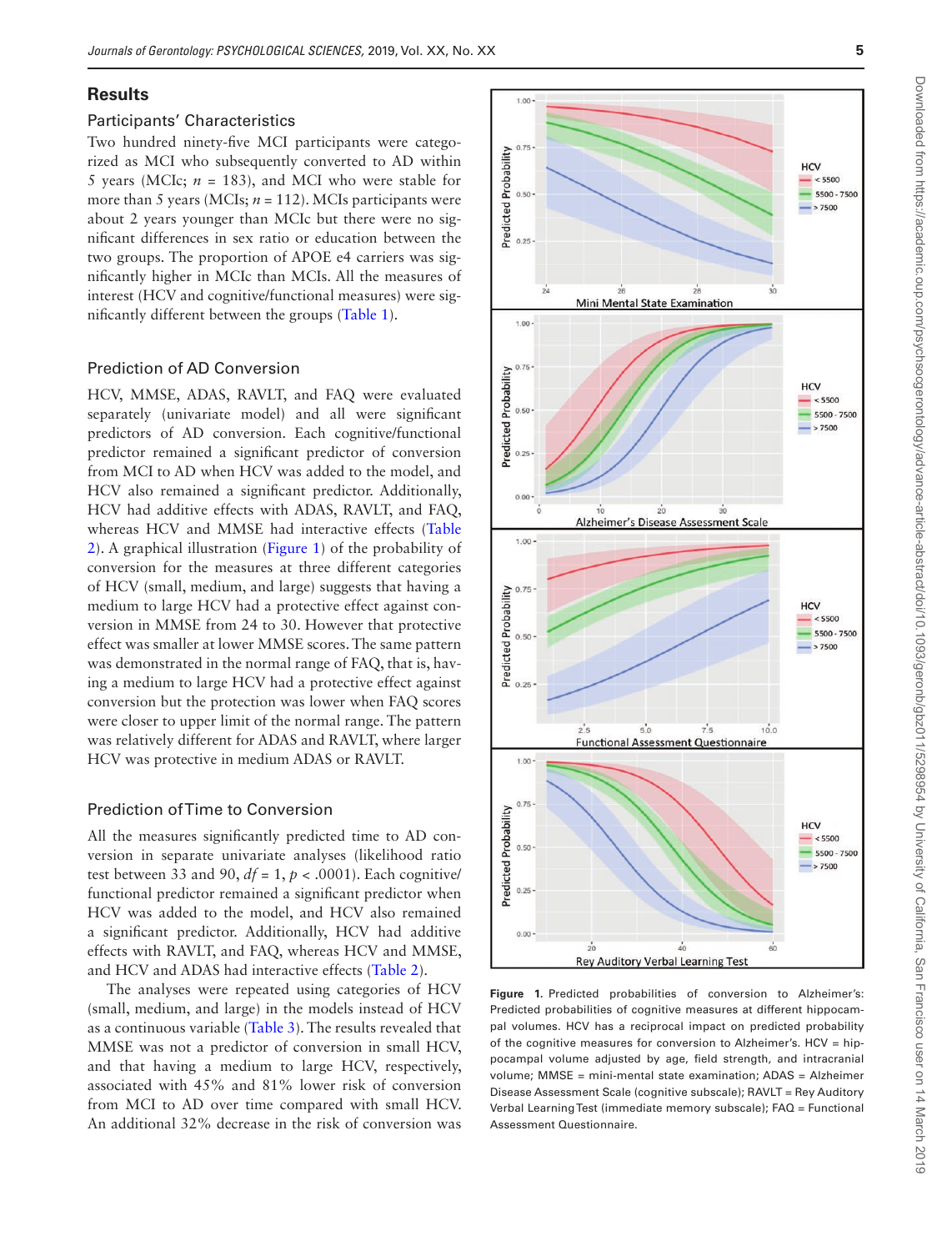demonstrated for every 1 *SD* higher MMSE score in medium HCV but not in large HCV in comparison with small HCV. Similarly, ADAS was not predictive in small HCV and having a medium to large HCV was associated with 90% and 99.5% lower risk of conversion over time compared with small HCV. An additional 10% increase in the risk of conversion was demonstrated for every 1 *SD* higher ADAS score in medium HCV but not in large HCV in comparison with small HCV. In contrast, RAVLT was predictive in all HCV categories including small HCV, although an additional 4% decrease in the risk of conversion was detected for every 1 *SD* higher RAVLT in medium HCV.

Kaplan–Meier curves ([Figure 2\)](#page-6-0) revealed that the contribution of cognitive/functional measures in predicting the probability of remaining MCI over time was not constant at all HCV categories. For example, MMSE was not a determinant factor at small HCV, while it was at medium to large HCV.

#### **Discussion**

This study aimed to investigate the predictive value of cognitive/functional measures in combination with HCV to predict conversion from MCI to AD within 5 years, as well as their capacity to predict time to conversion. The

results demonstrated that the predictive value of cognitive/ functional measures is dependent on HCV. The findings revealed that (a) in predicting the conversion from MCI to AD, the predictive value of cognitive/functional measures was higher at lower HCV, while it was lower at higher HCV, and (b) in predicting the time to AD conversion, the cognitive/functional measures were somewhat more predictive when HCV was in the medium range  $(5,500 \text{ to } 7,500 \text{ mm}^3)$ than at smaller or larger volumes, except for the immediate memory test that remained predictive across all HCV. The effect of HCV in predicting time to conversion was interactive with general cognitive measures (MMSE and ADAS) but additive with the functional assessment (FAQ) and immediate memory test (RAVLT).

These findings are important because they demonstrate that severity of cognitive impairment or subtle functional impairment and severity of neural pathology are both important in predicting probability of AD conversion. Although cognitive/functional performance is closely linked with neuropathology, the association is not straightforward. There is an imperfect overlap between cognitive deficit and pathology severity (Neuropathology Group, Medical Research Council Cognitive & [Aging,](#page-8-18)  [2001\)](#page-8-18). Individual variability in brain/cognitive reserve is the most likely explanation for this effect ([Medaglia,](#page-8-19) 

<span id="page-5-0"></span>**Table 3.** Risk of Conversion from MCI to AD Over Time (Cox Proportional Hazard) by Hippocampal Volume Categories

| Variables                  | Coef.   | <b>SE</b> | HR (95% CI)          | $Z, p$ Value       |
|----------------------------|---------|-----------|----------------------|--------------------|
| MMSE and HCV               |         |           |                      |                    |
| Medium HCV category        | $-0.59$ | 0.18      | $0.55(0.39-0.79)$    | $-3.29, p = .001$  |
| Large HCV category         | $-1.68$ | 0.31      | $0.19(0.10 - 0.35)$  | $-5.35, p < .0001$ |
| <b>MMSE</b>                | $-0.07$ | 0.14      | $0.93(0.70 - 1.23)$  | $-0.5, p = .61$    |
| Medium HCV category: MMSE  | $-0.38$ | 0.17      | $0.68(0.49 - 0.96)$  | $-2.21, p = .03$   |
| Large HCV category: MMSE   | $-0.60$ | 0.31      | $0.55(0.30-1.00)$    | $-1.95, p = .05$   |
| ADAS and HCV               |         |           |                      |                    |
| Medium HCV category        | $-2.28$ | 0.69      | $0.10(0.03 - 0.39)$  | $-3.33, p = .0008$ |
| Large HCV category         | $-3.11$ | 1.05      | $0.04(0.01 - 0.35)$  | $-2.96, p = .003$  |
| <b>ADAS</b>                | 0.03    | 0.03      | $1.03(0.97-1.08)$    | $0.94, p = .35$    |
| Medium HCV category: ADAS  | 0.10    | 0.03      | $1.10(1.04 - 1.17)$  | $3.14, p = .003$   |
| Large HCV category: ADAS   | 0.10    | 0.06      | $1.10(0.99 - 1.23)$  | $1.71, p = .09$    |
| FAO and HCV                |         |           |                      |                    |
| Medium HCV category        | $-0.63$ | 0.25      | $0.53(0.33 - 0.87)$  | $-2.53, p = .01$   |
| Large HCV category         | $-2.08$ | 0.44      | $0.13(0.05 - 0.30)$  | $-4.74, p < .0001$ |
| FAQ                        | 0.06    | 0.03      | $1.06(1.00-1.13)$    | $1.89, p = .06$    |
| Medium HCV category: FAQ   | 0.03    | 0.04      | $1.03(0.96 - 1.10)$  | $0.81, p = .42$    |
| Large HCV category: FAQ    | 0.08    | 0.06      | $1.09(0.97 - 1.21)$  | $1.47, p = .14$    |
| RAVLT and HCV              |         |           |                      |                    |
| Medium HCV category        | 0.82    | 0.66      | $2.27(0.62 - 8.28)$  | $1.25, p = .21$    |
| Large HCV category         | 1.11    | 1.42      | $3.02(0.19 - 49.31)$ | $0.78, p = .44$    |
| <b>RAVLT</b>               | $-0.04$ | 0.02      | $0.96(0.93 - 0.99)$  | $-2.05, p = .04$   |
| Medium HCV category: RAVLT | $-0.04$ | 0.02      | $0.96(0.92 - 0.99)$  | $-2.01, p = .045$  |
| Large HCV category: RAVLT  | $-0.09$ | 0.05      | $0.92(0.83 - 1.01)$  | $-1.86, p = .06$   |

*Note.* MMSE = mini-mental state examination (standardized); ADAS = Alzheimer Disease Assessment Scale (standardized); RAVLT = Rey Auditory Verbal Learning Test (immediate; standardized); FAQ = Functional Assessment Questionnaire (standardized); HCV = hippocampal volume adjusted by age, field strength, and intracranial volume (standardized).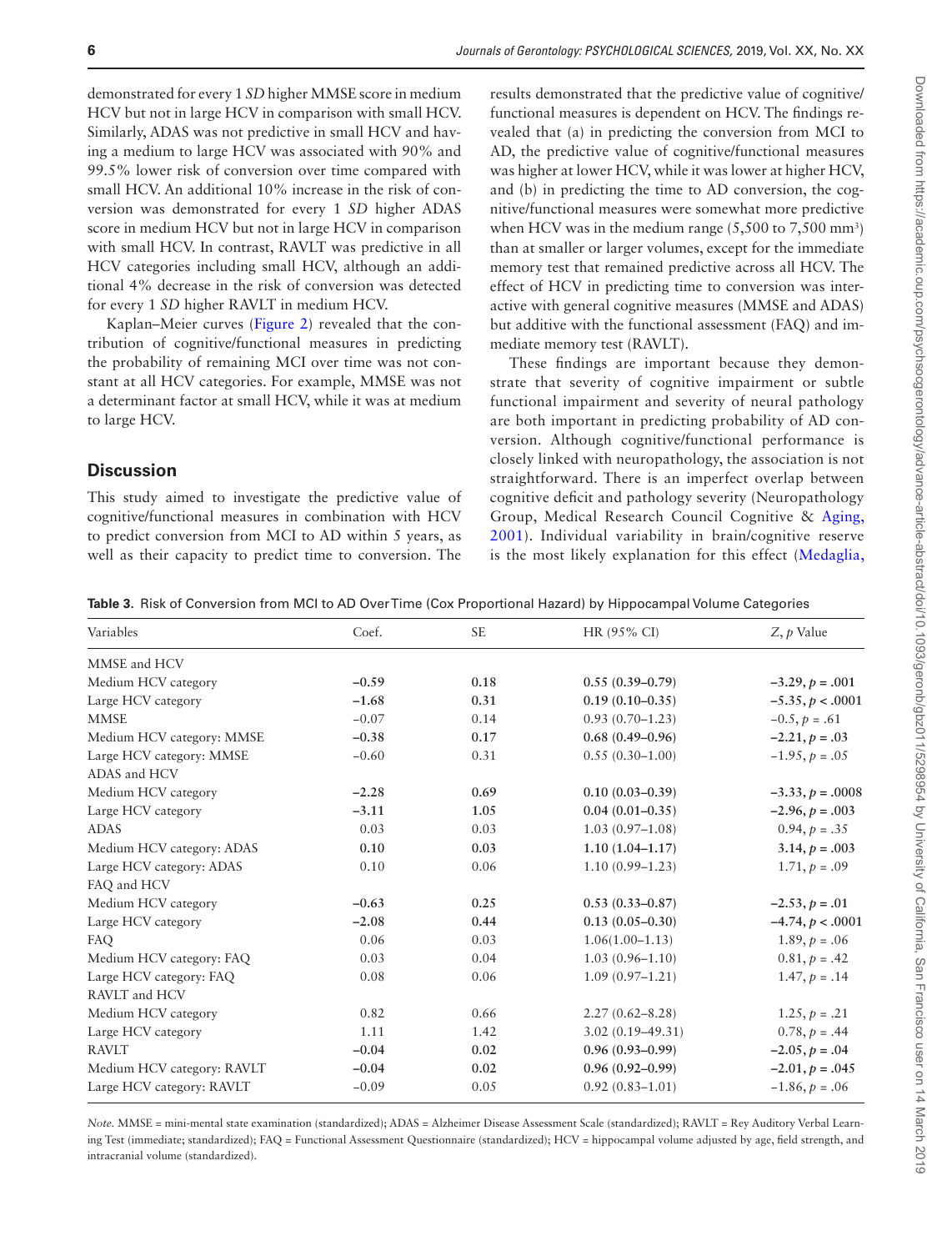





**Hippocampal volume/ Alzheimer's Disease Assessment Scale** 



**Hippocampal volume/ Functional Assessment Questionnaire** 



**Hippocampal volume/ Rey Auditory verbal Learning Test** 



<span id="page-6-0"></span>**Figure 2.** Kaplan–Meier plots for remaining stable over time: Illustrating the contribution of cognitive/functional measure and hippocampal volume on probability of remaining stable over time in MCI. Participants were categorized into six combinations based on three levels of HCV (small, medium, and large) and two levels of cognitive/functional measures (low and high). HCV = hippocampal volume adjusted by age, field strength, and intracranial volume; MMSE = mini-mental state examination; ADAS = Alzheimer Disease Assessment Scale (cognitive subscale); RAVLT = Rey Auditory Verbal Learning Test (immediate memory subscale); FAQ = Functional Assessment Questionnaire.

[Pasqualetti, Hamilton, Thompson-Schill, & Bassett,](#page-8-19)  [2017;](#page-8-19) [Steffener & Stern, 2012;](#page-8-6) [Stern, 2009\)](#page-8-20). Taking the severity of the pathology into account when evaluating

cognitive/functional performance is a practical way to take into account the moderating effect of brain/cognitive reserve.

There is accumulating evidence showing that individuals with larger brain/cognitive reserve may cope better with neural damage, that is, at a given level of observed pathology, cognitive impairment is lower in those with larger brain/cognitive reserve ([Stern, 2009](#page-8-20)). Diversity in efficacy and capacity of neural networks as well as compensatory neural mechanisms such as using alternative neural networks may underlie this coping mechanism such that cognitive function may be maintained for some time in the context of increasing neurodegeneration. When brain/cognitive reserve is exhausted, further neurodegeneration cannot be compensated for and failure in cognitive processes clinically manifest as conversion from CN to MCI or MCI to AD [\(Steffener & Stern, 2012](#page-8-6)). Therefore, since individuals vary in their levels of brain/ cognitive reserve, cognitive and functional performance alone is not a perfect predictor of decline. Cognitive reserve has been indirectly estimated in the literature by proxy variables including education, IQ, literacy, occupational complexity, participation in leisure activities and even personality variables ([Steffener & Stern,](#page-8-6)  [2012\)](#page-8-6). However, the accurate measurement of brain/cognitive reserve is still the subject of ongoing research and much controversy ([Steffener, Brickman, Rakitin, Gazes,](#page-8-21)  [& Stern, 2009;](#page-8-21) [Steffener, Reuben, Rakitin, & Stern,](#page-8-22)  [2011;](#page-8-22) [Stern et al., 2008](#page-8-23); [Zarahn, Rakitin, Abela, Flynn,](#page-9-2)  [& Stern, 2007\)](#page-9-2). Altogether, a practical way to deal with the concealing effect of cognitive reserve is to take into account the severity of neuropathology when evaluating cognitive/functional performance.

In addition to predicting the likelihood of converting from MCI to AD, the prediction of time to conversion is also of clinical significance but has proven difficult to achieve. Our results suggest that combining HCV and cognitive/ functional measures is more effective in predicting time to conversion. However, the effect of HCV differs for different cognitive/functional measures. It has an interactive effect with MMSE and ADAS but an additive effect with FAQ or RAVLT immediate. That is, the increase in the risk of AD conversion for each one-point decrease in the MMSE (or increase in ADAS) is not constant at different HCV values and is smaller at larger HCV. In contrast, the increase in the risk is constant for every one-point decrease on the RAVLT immediate (or higher FAQ) at any HCV values. This may be because HCV is more reflective of AD related pathology than MMSE and ADAS. As a consequence, at HCV less than 5,500 mm3 , one unit difference in MMSE (or ADAS) is less influential than at larger HCV. This may explain the fact that MMSE and ADAS are not predictive of time to conversion at HCV less than 5,500 mm<sup>3</sup> and at more than 7,500 mm3 , but predictive in the mid-range of HCV  $(5,500-7,500$  mm<sup>3</sup>).

In contrast, the combined evaluation of performance in a specific domain (such as immediate memory) and the brain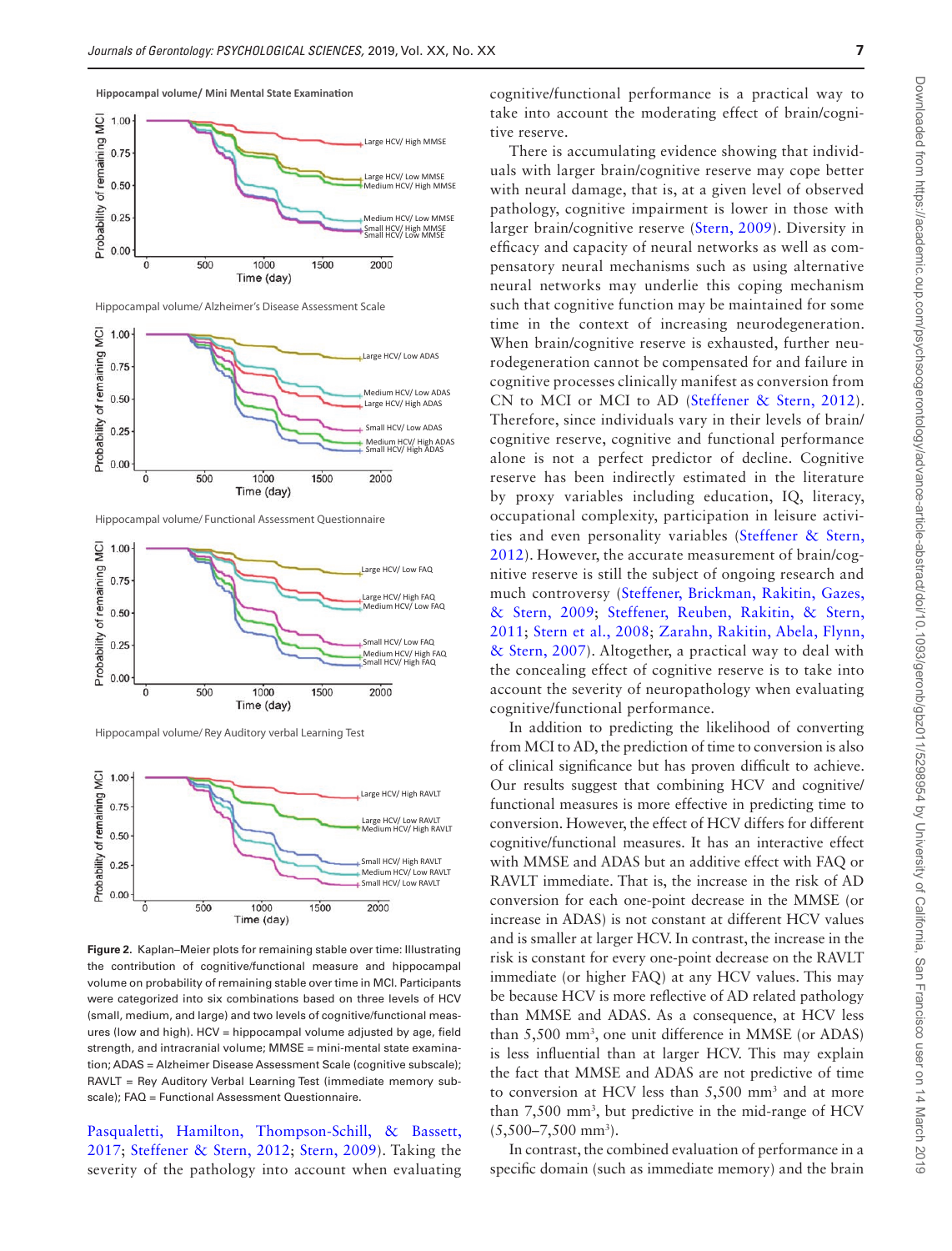structure underpinning that performance (HCV) may provide a more precise evaluation of the degree of neurodegeneration and the level of brain/cognitive reserve exhaustion. This may explain our findings that RAVLT immediate and HCV are more sensitive predictors of time to conversion. It may also explain the lack of interactive effect between these two measures.

It is important to note that because MMSE, ADAS, and FAQ evaluate performance across a larger number of neural networks, they may reflect the development of AD pathology across any of those networks and thus also predict the risk of AD conversion. However, because only part of their variability is related to hippocampal function, they do not appear to be as predictive of time to conversion than RAVLT immediate.

Many studies conducted to date have focused on combining MRI and cognitive/functional measures for improved diagnosis or prediction of AD conversion. Our study, in contrast, investigated the nature of the interaction between MRI and cognitive/functional measures in predicting AD conversion and time to conversion. Understanding the relationship between structural and cognitive/functional measures not only emphasizes the benefit of combining these measures for diagnostic/ prognostic purpose, it may also help better conceptualize the impact of brain/ cognitive reserve on clinical/MRI measures.

In conclusion, AD is pathologically characterized by degenerative processes, the severity of which can be measured with neuroimaging techniques. The functional consequence of the degeneration can be concurrently assessed with cognitive/functional tools. A combination of both neuroimaging and cognitive/functional indexes are superior in predicting disease progression than either alone. However, the present findings indicate that the relative contribution of neuroimaging and cognitive/functional measures is not constant in predicting progression from MCI to AD. Cognitive/functional measures are predictors of conversion but their predictive values are not constant at all levels of HCVs. Additionally, the most effective combination of measures to predict time to conversion is likely to involve those that assess hippocampal volume in conjunction with one of its main functions, immediate memory.

# **Supplementary Material**

Supplementary data are available at *The Journals of Gerontology, Series B: Psychological Sciences and Social Sciences* online.

# **Funding**

Data collection and sharing for this work was funded by the Alzheimer's Disease Neuroimaging Initiative (ADNI; National Institutes of Health Grant U01 AG024904). ADNI is funded by the National Institute on Aging, the National Institute of Biomedical Imaging and Bioengineering, and through generous contributions from the following: Alzheimer's Association; Alzheimer Drug Discovery Foundation; BioClinica, Inc.; Biogen Idec, Inc.; Bristol-Myers Squibb Company; Eisai, Inc.; Elan Pharmaceuticals, Inc.; Eli Lilly and Company; F. Hoffmann-La Roche Ltd and its affiliated company Genentech, Inc.; GE Healthcare; Innogenetics, N.V.; IXICO Ltd.; Janssen Alzheimer Immunotherapy Research & Development, LLC.; Johnson & Johnson Pharmaceutical Research & Development LLC.; Medpace, Inc.; Merck & Co., Inc.; Meso Scale Diagnostics, LLC.; Neu-roRx Research; Novartis Pharmaceuticals Corporation; Pfizer, Inc.; Piramal Imaging; Servier; Synarc, Inc.; and Takeda Pharmaceutical Company. The Canadian Institutes of Health Research is providing funds to support ADNI clinical sites in Canada. Private sector contributions are facilitated by the Foundation for the National Institutes of Health ([www.fnih.org\)](http://www.fnih.org). The grantee organization is the Northern California Institute for Research and Education, and the study is coordinated by the Alzheimer's Disease Cooperative Study at the University of California, San Diego. ADNI data are disseminated by the Laboratory for Neuro Imaging at the University of Southern California. This research was partly undertaken on the National Computational Infrastructure (NCI) facility in Canberra, Australia, which is supported by the Australian Commonwealth Government and was supported by an Australian Government Research Training Program (RTP) Scholarship.

#### **Acknowledgments**

Data used in preparation of this article were obtained from the Alzheimer's Disease Neuroimaging Initiative (ADNI) database (adni. loni.usc.edu). As such, the investigators within the ADNI contributed to the design and implementation of ADNI and/or provided data but did not participate in analysis or writing of this report. A complete listing of ADNI investigators can be found at [http://adni.loni.usc.](http://adni.loni.usc.edu/wp-content/uploads/how_to_apply/ADNI_Acknowledgement_List.pdf) [edu/wp-content/uploads/how\\_to\\_apply/ADNI\\_Acknowledgement\\_](http://adni.loni.usc.edu/wp-content/uploads/how_to_apply/ADNI_Acknowledgement_List.pdf) [List.pdf](http://adni.loni.usc.edu/wp-content/uploads/how_to_apply/ADNI_Acknowledgement_List.pdf).

# **Conflict of Interest**

None reported.

#### **References:**

- <span id="page-7-2"></span>Arevalo-Rodriguez, I., Smailagic, N., Roque, I. F. M., Ciapponi, A., Sanchez-Perez, E., Giannakou, A.,…Cullum, S. (2015). Mini-Mental State Examination (MMSE) for the detection of Alzheimer's disease and other dementias in people with mild cognitive impairment (MCI). *Cochrane Database Systematic Reviews*, (3), CD010783. doi:10.1002/14651858.CD010783.pub2
- <span id="page-7-0"></span>Belleville, S., Fouquet, C., Hudon, C., Zomahoun, H. T. V., & Croteau, J.; Consortium for the Early Identification of Alzheimer's Disease-Quebec. (2017). Neuropsychological measures that predict progression from mild cognitive impairment to Alzheimer's type dementia in older adults: A systematic review and meta-analysis. *Neuropsychology Review,* **27**, 328–353. doi:10.1007/s11065-017-9361-5
- <span id="page-7-1"></span>Devanand, D. P., Liu, X., Tabert, M. H., Pradhaban, G., Cuasay, K., Bell, K.,…Pelton, G. H. (2008). Combining early markers strongly predicts conversion from mild cognitive impairment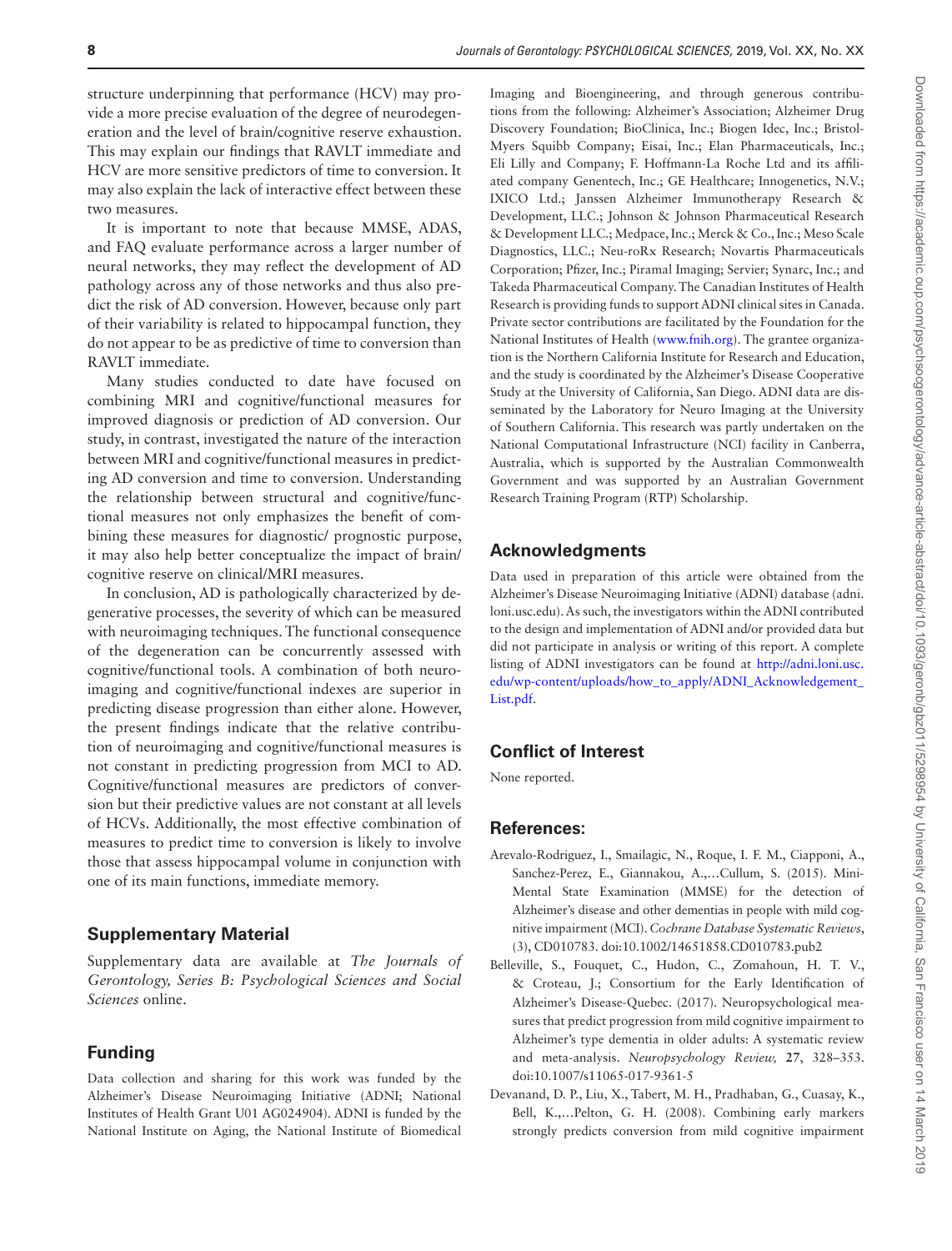to Alzheimer's disease. *Biological Psychiatry*, **64**, 871–879. doi:10.1016/j.biopsych.2008.06.020

- <span id="page-8-12"></span>Eckerstrom, C., Olsson, E., Borga, M., Ekholm, S., Ribbelin, S., Rolstad, S.,…Malmgren, H. (2008). Small baseline volume of left hippocampus is associated with subsequent conversion of MCI into dementia: The Goteborg MCI study. *Journal of the Neurological Sciences*, **272**(1–2), 48–59. doi:10.1016/j. jns.2008.04.024
- <span id="page-8-9"></span>Estévez-González, A., Kulisevsky, J., Boltes, A., Otermín, P., & García-Sánchez, C. (2003). Rey verbal learning test is a useful tool for differential diagnosis in the preclinical phase of Alzheimer's disease: Comparison with mild cognitive impairment and normal aging. *International Journal of Geriatric Psychiatry,* **18**, 1021–1028. doi:10.1002/gps.1010
- <span id="page-8-4"></span>Falahati, F., Westman, E., & Simmons, A. (2014). Multivariate data analysis and machine learning in Alzheimer's disease with a focus on structural magnetic resonance imaging. *Journal of Alzheimer's Disease,* **41**, 685–708. doi:10.3233/JAD-131928
- <span id="page-8-14"></span>Folstein, M. F., Folstein, S. E., & McHugh, P. R. (1975). "Minimental state". A practical method for grading the cognitive state of patients for the clinician. *Journal of Psychiatric Research,* **12**, 189–198. doi:10.1016/0022-3956(75)90026-6
- <span id="page-8-2"></span>Gomar, J. J., Bobes-Bascaran, M. T., Conejero-Goldberg, C., Davies, P., & Goldberg, T. E.; Alzheimer's Disease Neuroimaging Initiative. (2011). Utility of combinations of biomarkers, cognitive markers, and risk factors to predict conversion from mild cognitive impairment to Alzheimer disease in patients in the Alzheimer's disease neuroimaging initiative. *Archives of General Psychiatry,* **68**, 961–969. doi:10.1001/archgenpsychiatry.2011.96
- <span id="page-8-10"></span>Ito, K., Hutmacher, M. M., & Corrigan, B. W. (2012). Modeling of Functional Assessment Questionnaire (FAQ) as continuous bounded data from the ADNI database. *Journal of Pharmacokinetics and Pharmacodynamics,* **39**, 601–618. doi:10.1007/s10928-012-9271-3
- <span id="page-8-8"></span>Jack, C. R., Jr., Bernstein, M. A., Fox, N. C., Thompson, P., Alexander, G., Harvey, D.,…Weiner, M. W. (2008). The Alzheimer's Disease Neuroimaging Initiative (ADNI): MRI methods. *Journal of Magnetic Resonance Imaging,* **27**, 685–691. doi:10.1002/jmri.21049
- <span id="page-8-7"></span>Jack, C. R., Jr., Shiung, M. M., Weigand, S. D., O'Brien, P. C., Gunter, J. L., Boeve, B. F.,…Petersen, R. C. (2005). Brain atrophy rates predict subsequent clinical conversion in normal elderly and amnestic MCI. *Neurology,* **65**, 1227–1231. doi:10.1212/01. wnl.0000180958.22678.91
- <span id="page-8-3"></span>Li, K., Chan, W., Doody, R. S., Quinn, J., & Luo, S.; Alzheimer's Disease Neuroimaging Initiative. (2017). Prediction of conversion to Alzheimer's disease with longitudinal measures and time-to-event data. *Journal of Alzheimer's Disease,* **58**, 361–371. doi:10.3233/JAD-161201
- <span id="page-8-19"></span>Medaglia, J. D., Pasqualetti, F., Hamilton, R. H., Thompson-Schill, S. L., & Bassett, D. S. (2017). Brain and cognitive reserve: Translation via network control theory. *Neuroscience and Biobehavioral Reviews,* **75**, 53–64. doi:10.1016/j. neubiorev.2017.01.016
- <span id="page-8-5"></span>Moradi, E., Pepe, A., Gaser, C., Huttunen, H., & Tohka, J.; Alzheimer's Disease Neuroimaging Initiative. (2015). Machine learning framework for early MRI-based Alzheimer's

conversion prediction in MCI subjects. *Neuroimage,* **104**, 398– 412. doi:10.1016/j.neuroimage.2014.10.002

- <span id="page-8-18"></span>Neuropathology Group, Medical Research Council Cognitive Function and Ageing Study. (2001). Pathological correlates of late-onset dementia in a multicentre, community-based population in England and Wales. Neuropathology Group of the Medical Research Council Cognitive Function and Ageing Study (MRC CFAS). *Lancet,* **357**(9251), 169–175. doi:10.1016/ s0140-6736(00)03589-3
- <span id="page-8-1"></span>Pandya, S. Y., Clem, M. A., Silva, L. M., & Woon, F. L. (2016). Does mild cognitive impairment always lead to dementia? A review. *Journal of the Neurological Sciences,* **369**, 57–62. doi:10.1016/j. jns.2016.07.055
- <span id="page-8-0"></span>Petersen, R. C., Smith, G. E., Waring, S. C., Ivnik, R. J., Tangalos, E. G., & Kokmen, E. (1999). Mild cognitive impairment: Clinical characterization and outcome. *Archives of Neurology,* **56**, 303–308. doi:10.1001/archneur.56.3.303
- <span id="page-8-11"></span>Petersen, R. C., Thomas, R. G., Grundman, M., Bennett, D., Doody, R., Ferris, S.,…Thal, L. J.; Alzheimer's Disease Cooperative Study Group. (2005). Vitamin E and donepezil for the treatment of mild cognitive impairment. *The New England Journal of Medicine,* **352**, 2379–2388. doi:10.1056/ NEJMoa050151
- <span id="page-8-17"></span>Pfeffer, R. I., Kurosaki, T. T., Harrah, C. H., Jr., Chance, J. M., & Filos, S. (1982). Measurement of functional activities in older adults in the community. *Journal of Gerontology,* **37**, 323–329. doi:10.1093/geronj/37.3.323
- <span id="page-8-13"></span>Pintzka, C. W., Hansen, T. I., Evensmoen, H. R., & Haberg, A. K. (2015). Marked effects of intracranial volume correction methods on sex differences in neuroanatomical structures: A HUNT MRI study. *Frontiers in Neuroscience,* **9**, 238. doi:10.3389/ fnins.2015.00238
- <span id="page-8-15"></span>Rey, A. (1941). L'examen psychologique dans les cas d'encéphalopathie traumatique. (Les problems.) [The psychological examination in cases of traumatic encepholopathy. Problems]. *Archives de Psychologie,* **28**, 215–285.
- <span id="page-8-16"></span>Rey, A. (1964). *L'examen Clinique en Psychologie.* Paris: Presses Universitaires de France.
- <span id="page-8-21"></span>Steffener, J., Brickman, A. M., Rakitin, B. C., Gazes, Y., & Stern, Y. (2009). The impact of age-related changes on working memory functional activity. *Brain Imaging and Behavior,* **3**, 142–153. doi:10.1007/s11682-008-9056-x
- <span id="page-8-22"></span>Steffener, J., Reuben, A., Rakitin, B. C., & Stern, Y. (2011). Supporting performance in the face of age-related neural changes: Testing mechanistic roles of cognitive reserve. *Brain Imaging and Behavior,* **5**, 212–221. doi:10.1007/s11682-011- 9125-4
- <span id="page-8-6"></span>Steffener, J., & Stern, Y. (2012). Exploring the neural basis of cognitive reserve in aging. *Biochimica et Biophysica Acta,* **1822**, 467–473. doi:10.1016/j.bbadis.2011.09.012
- <span id="page-8-20"></span>Stern, Y. (2009). Cognitive reserve. *Neuropsychologia,* **47**, 2015– 2028. doi:10.1016/j.neuropsychologia.2009.03.004
- <span id="page-8-23"></span>Stern, Y., Zarahn, E., Habeck, C., Holtzer, R., Rakitin, B. C., Kumar, A.,…Brown, T. (2008). A common neural network for cognitive reserve in verbal and object working memory in young but not old. *Cerebral Cortex (New York, N.Y.: 1991),* **18**, 959– 967. doi:10.1093/cercor/bhm134